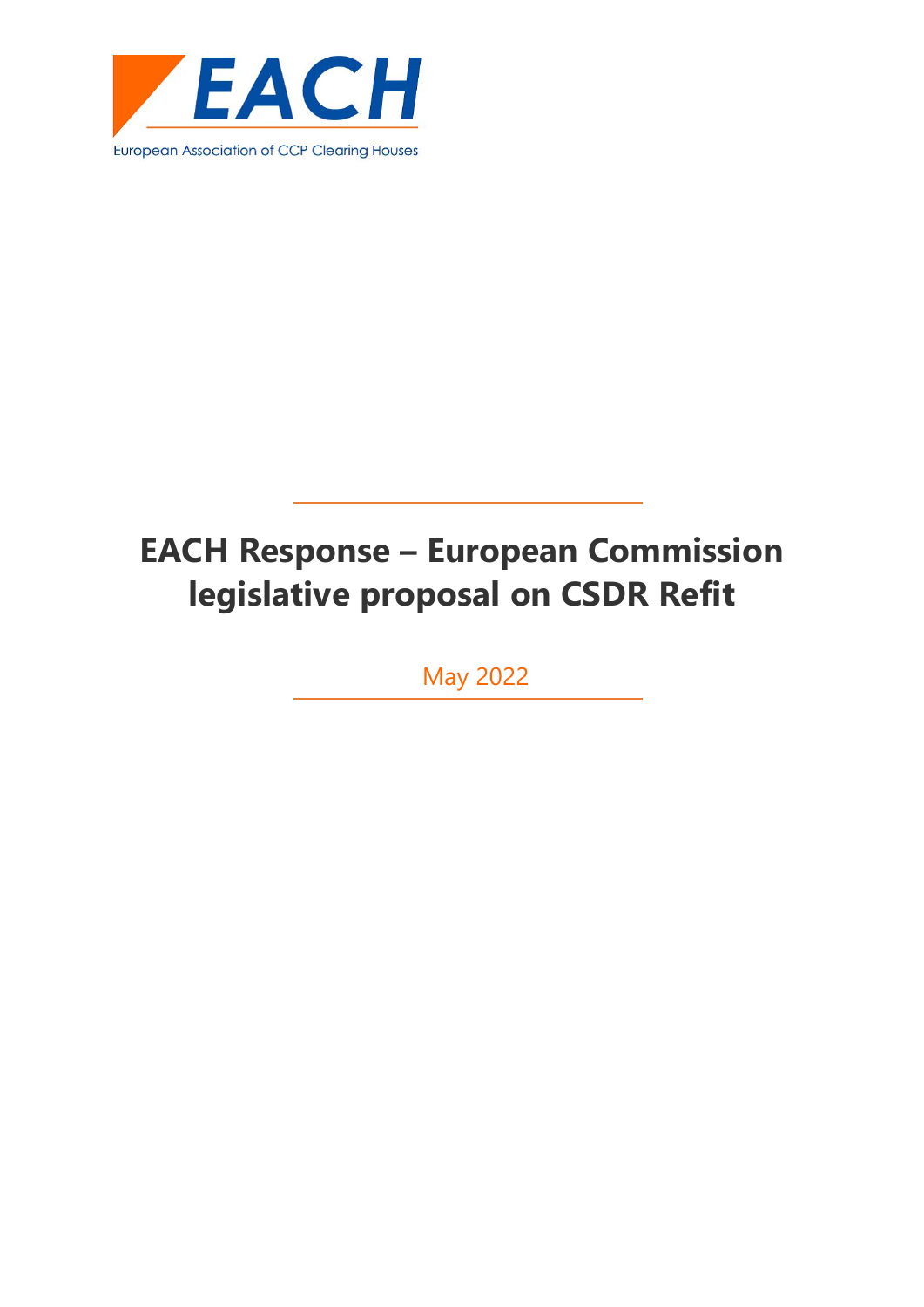# 1. Introduction

The European Association of CCP Clearing Houses (EACH) represents the interests of Central Counterparties (CCPs) in Europe since 1992. CCPs are financial market infrastructures that significantly contribute to safer, more efficient and transparent global financial markets. EACH currently has 18 members from 14 different European countries. EACH is registered in the European Union Transparency Register with number 36897011311-96.

EACH appreciates the opportunity to provide feedback to the European Commission legislative proposal to amend Regulation (EU) No 909/2014 (henceforth "the legislative  $proposal$ ").<sup>1</sup>

<sup>1</sup> [https://ec.europa.eu/finance/docs/law/220316-csdr-review-proposal\\_en.pdf](https://ec.europa.eu/finance/docs/law/220316-csdr-review-proposal_en.pdf)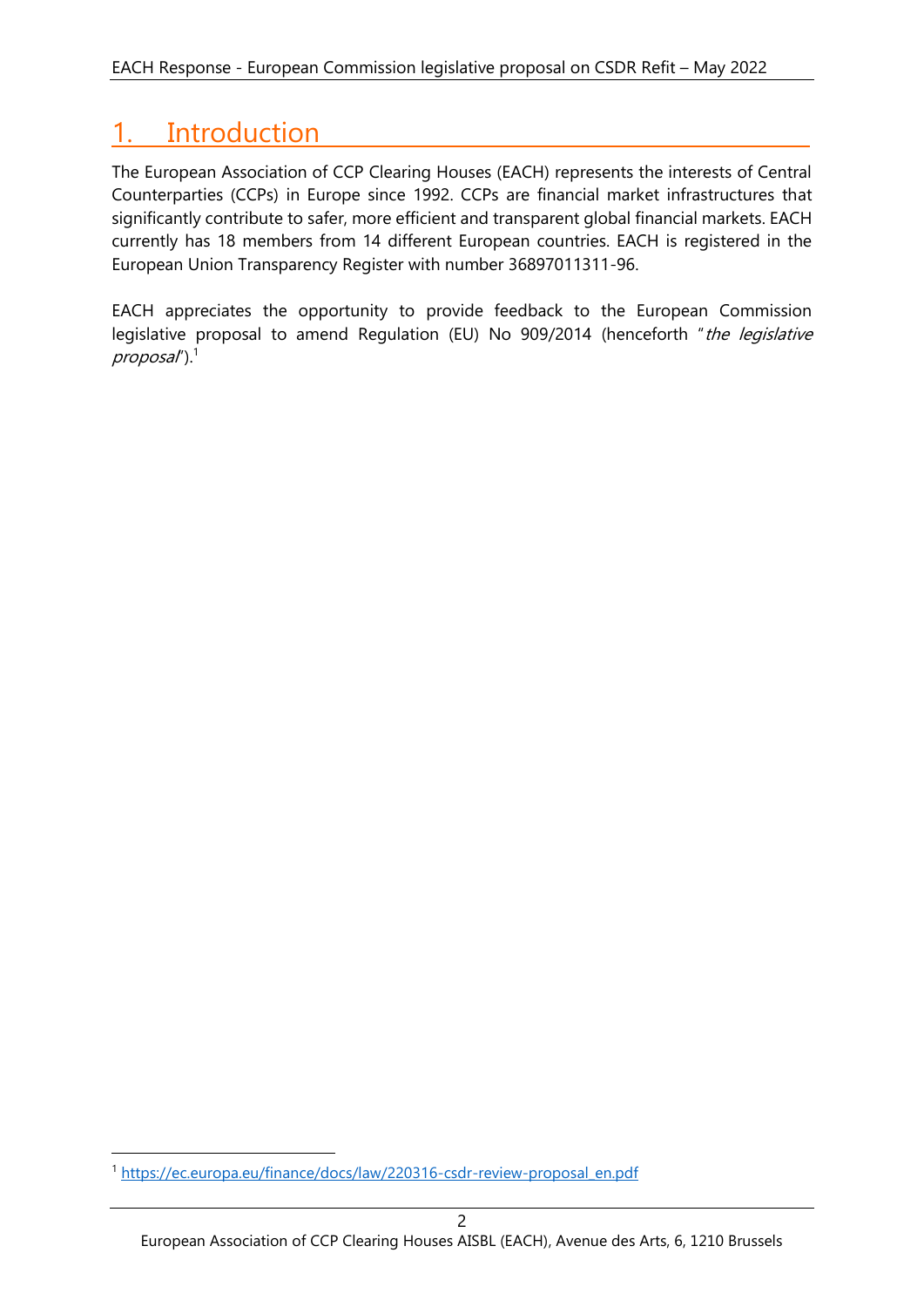# 2. Executive Summary

EACH welcomes the initiative of reviewing the CSDR Settlement Discipline Regime (SDR) as part of the CSDR Refit process.<sup>23</sup> As demonstrated by the number of the questions raised by market participants on this matter (such as ESMA Q&As)<sup>4</sup>, the CSDR SDR, while well intended, could benefit from different clarifications. EACH particularly welcomes several changes suggested by the European Commission, such as the ability for CCPs to recover losses from imbalances, and the fix applied to penalty rates in the context of negative interest rates.

Overall, EACH does not have any major objections or issues with the legislative proposal published by the European Commission. Our main point is highlighting the gap left by the removal of Mandatory Buy-in (MBI) regime for the special case of CCP cleared share transactions.

Regarding the proposal on delayed MBI regime, EACH supports that any potential provisions imposed by the Commission on mandatory buy-ins avoid the 'one-size-fits-all' approach (e.g. differentiating across asset classes; dealer structures, etc.). Furthermore, we consider it important to account for how the settlement discipline-related post-trading picture interrelates with the trading picture (e.g., the effects of internalised settlement volumes).

Lastly, EACH make several suggestions that aim to provide operationally important changes for CCPs. These can be briefly explained as:

- **SME Growth Markets extension period – (new) Article (7)(3) CSDR**: We had previously requested for this to be amended to "15 business days" – it has consequently been amended to 15 calendar. EACH politely requests this is amended to "15 business days".
- **Introduction of a 'pass-on mechanism' – (new) Article 7(3)(a) CSDR**: We request that it is made clear in this article that it is subject to Article 10(a), and that a pass-on cannot be made to a CCP.
- **Factors not attributable to the participants – (new) Article 7(4) CSDR**: Regarding "reasons not attributable to the participants" and "transactions that do not involve two trading parties", EACH wondered why are these exempted from MBIs, but not if cleared by CCPs.
- **Consistency of Buy-in timeframes – Article 7(5) CSDR**: Having different/shorter extension periods specifically for cleared share fails will likely cause difficulty in passon timings along a chain involving cleared and uncleared fails, and risks also unduly de-incentivising central clearing. We therefore politely request the removal of Article 7(5).
- **Cash compensation – (new) Recital 7, (new) Article 7(7) CSDR**: We believe that Recital (7) should be amended to include a remedy for cash compensation, with an

<sup>2</sup> <https://eur-lex.europa.eu/legal-content/EN/TXT/?uri=celex%3A32014R0909>

<sup>3</sup> <https://tinyurl.com/3ym3nbmn>

<sup>4</sup> [https://www.esma.europa.eu/sites/default/files/library/esma70-708036281-2\\_csdr\\_qas\\_1.pdf](https://www.esma.europa.eu/sites/default/files/library/esma70-708036281-2_csdr_qas_1.pdf)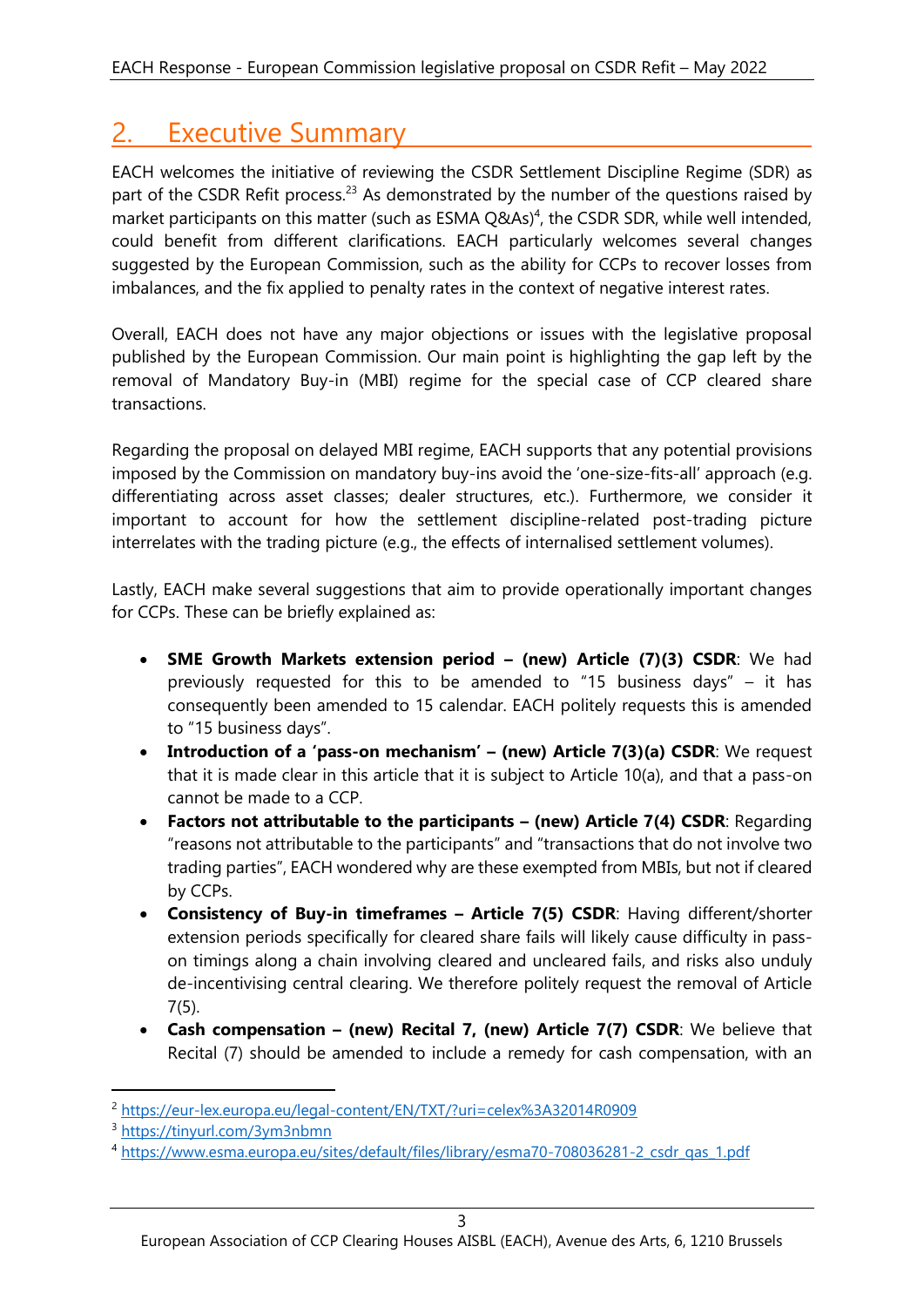equivalent update to Article 7.7 as that for Article 7.6. We understand this update would be in line with the first two sentences of Recital (7) of the legislative proposal.

• The applicability of the CCP exemption - (new) Article 7(11) CSDR: CCPs are not always direct participants in CSDs, so we request that the first paragraph of article 7(11) is amended to remove "participants which are" such that it reads "Paragraphs 2 to 9 shall not apply to failing CCPs, except for transactions entered into by a CCP where it does not interpose itself between counterparties."

We develop the above proposals in the following sections.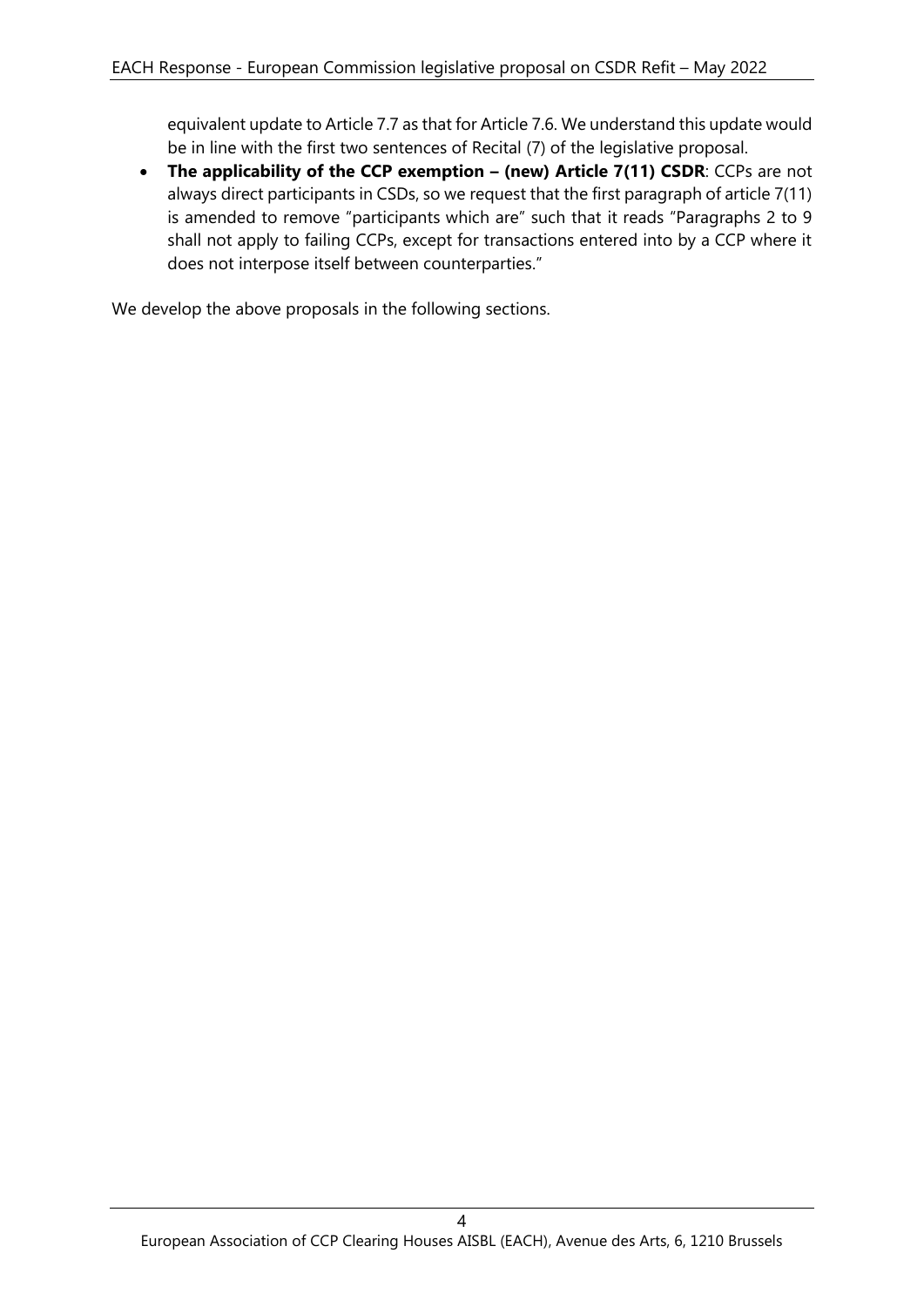# 3. EACH feedback on the CSDR legislative proposal

#### **a) Ability for the European Commission to introduce MBIs for specific instruments/transaction categories – (new) Article 2(a) CSDR**

EACH would like to highlight that Article 15 of the Short Selling Regulation (SSR) has been removed via Article 72 CSDR.<sup>5</sup> This removal came into force in February 2022, as per the provisions of Article 76(5) CSDR. We understand this was done on the basis that the mandatory buy-in of the special case of cleared share trades would then be covered under the umbrella of CSDR. This removal, combined with the delay of the MBIs regime leaves a gap in the regulation where MBIs for CCP cleared shares are concerned. In highlighting this, EACH notes its support for the continuation of the Buy-in provisions included in Article 15 SSR, and requests that the relevant authority ensures these provisions are reintroduced in the appropriate manner.

EACH also supports the European Commission and ESMA's analysis of the settlement discipline situation since the implementation of the settlement discipline regime, ensuring that any potential provisions on mandatory buy-ins avoid the 'one-size-fits-all' approach (e.g. differentiating across asset classes; dealer structures, etc.). Furthermore, EACH would also suggest that authorities consider how the settlement discipline-related post-trading picture interrelate with the trading picture, such as the effects of internalised settlement volumes.

## **b) EACH welcomes the capacity to recover losses from imbalances – (new) Article 7(2)(a) CSDR**

EACH welcomes that the European Commission has introduced the capacity for CCPs to recover losses from penalties' imbalances, as per the new Article 7(2)(a) CSDR proposal.

# **c) SME Growth Markets extension period – (new) Article (7)(3) CSDR**

The extension period for SME fails has been suggested to be changed from 15 days to 15 calendar days. However, as per our previous feedback, we believe this should be 15 business days to be consistent with the definition of the other extension periods

# **d) Introduction of a 'pass-on mechanism' – (new) Article 7(3)(a) CSDR**

EACH notes that the European Commission has suggested introducing a pass-on mechanism with an explanation of how the pass-on mechanism will work in the new Article 7.3a. This describes the 'end receiving participant' in a chain executing a buy-in, with pass-ons being passed up the fail chain through the 'intermediate receiving participants'. However, where a CCP is the 'intermediate receiving participant' it is responsible for executing the buy-in (Article  $10(a)$ ).

<sup>5</sup> <https://eur-lex.europa.eu/LexUriServ/LexUriServ.do?uri=OJ:L:2012:086:0001:0024:en:PDF>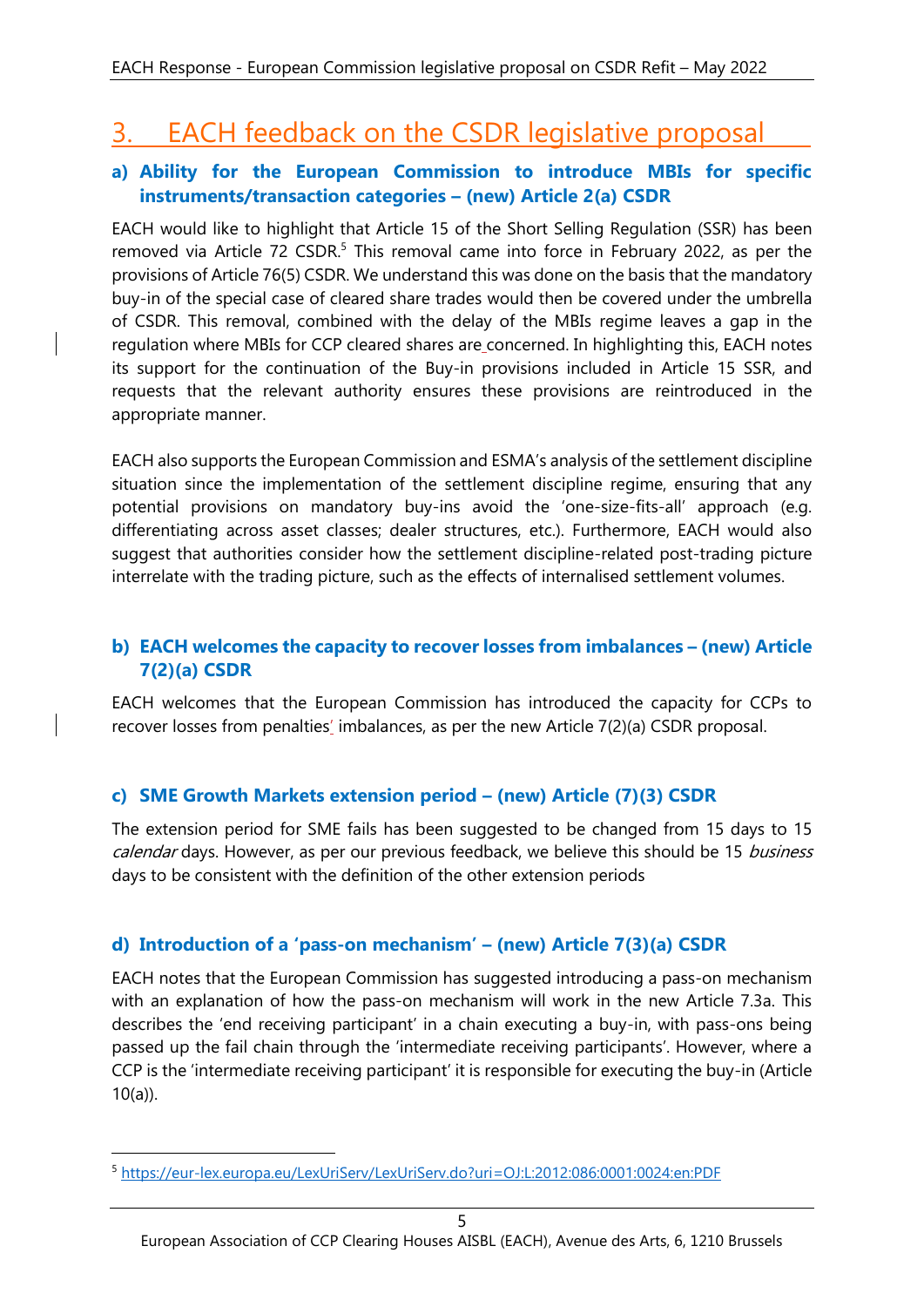We request that it is made clear in this article that it is subject to Article 10(a), and that a passon cannot be made to a CCP.

We kindly suggest that the consequences of this on the pass-on mechanism are also considered for those downstream of a CCP in a fails chain. Previous discussions between CCPs and their members on this point indicate this is a concern for other market participants as well.

#### **e) Factors not attributable to the participants – (new) Article 7(4)**

EACH would appreciate additional clarity on 'reasons not attributable to the participants' and 'transactions that do not involve two trading parties'. In particular, on why these should be exempted from MBIs, but not if cleared by CCPs.

## **f) Consistency of Buy-in timeframes – Article 7(5) CSDR**

EACH does not see the benefit of having different/shorter extension periods specifically for cleared share fails. It This is likely to cause difficulty in pass-on timings along a chain involving cleared and uncleared fails. It may even unduly de-incentivising central clearing. We therefore kindly request the removal of Article 7(5).

## **g) Cash compensation – (new) Recital 7, (new) Article 7(7) CSDR**

We note that the first two sentences of recital (7) in the legislative proposal recognise that the unequitable remedy of asymmetrical payments applies to both buy-ins and cash compensation.

(7) Mandatory buy-ins and cash compensation processes allow for the payment of the difference between the buy-in price and the original trade price to be made from the seller to the purchaser only where that buy-in or cash compensation reference price is higher than the original trade price. This asymmetry for the payment of the differential could create an unequitable remedy that would unduly benefit the purchaser in the event that the buy-in or reference price is lower than the original trade price.

The payment of the differential between the buy-in price and the original trade price should therefore apply in both directions to ensure that the trading parties are restored to the economic terms, had the original transaction taken place.

However, the final sentence only provides a remedy for the case of buy-ins, which has the associated update to Article 7.6.

If our understanding is correct, recital (7) should also include a remedy for cash compensation, with an equivalent update to Article 7.7 as that for Article 7.6.